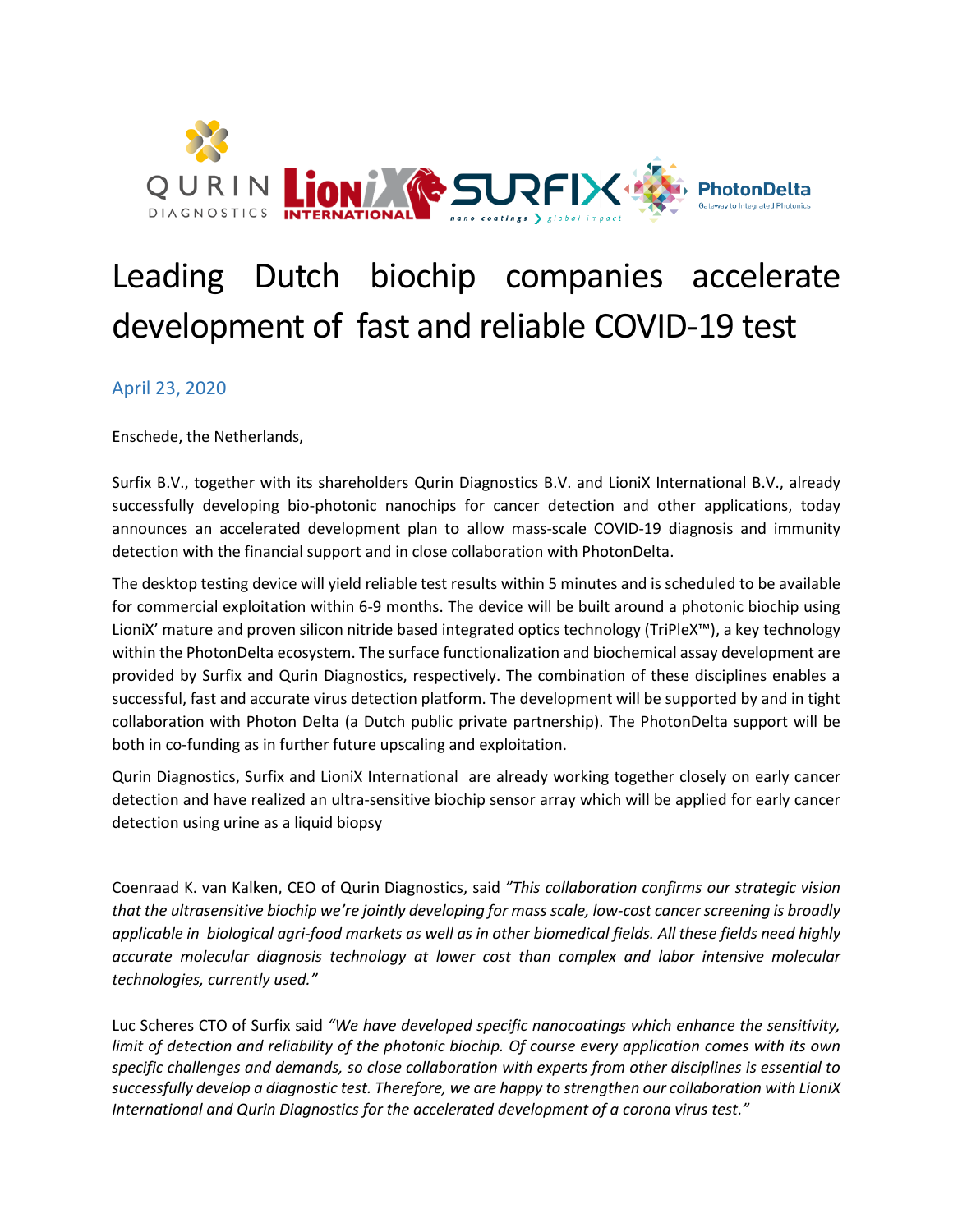*"The TriPleX™ platform has shown its capabilities and possibilities for high volume cost effective cancer diagnostics and investing in this new application is not merely a commercial driven choice, but also driven by societal importance. Since we have a solid technology base and reliable collaboration partners, who also enabled the cancer diagnostics measurements, we have large confidence in realizing a successful COVID-19 test.",* said Arne Leinse, CEO of LioniX International.

*"'This is a great example of a joint effort of partners in the PhotonDelta ecosystem to develop meaningful, low costs and effective solutions enabled with integrated photonics technology. The initiative builds upon our knowledge on ultra-sensitive biochips, which might be of utmost relevance in detecting the current COVID-19 crisis. Bio sensing is one of the long-term development programs (roadmap) within PhotonDelta where industry, universities and the entire PhotonDelta ecosystem work together on next generation solutions and testing devices on viruses and other diseases''*, said Ewit Roos, CEO of PhotonDelta

### **About Qurin**

Qurin is a diagnostic company focusing on the development and commercialization of a diagnostic platform for early detection of cancer in urine. At Qurin we are convinced that an easy to use, affordable, fast and accurate diagnostic device for mass screening will detect the disease in an early stage thereby significantly increasing the survival. To reach this goal we are simultaneously developing a photonic based diagnostic instrument and biomarker panels for numerous subtypes of cancer in collaboration with academic and industrial partners.

[www.qurin.com](http://www.qurin.com/)

#### **About Surfix**

Surfix is a highly innovative SME developing and providing custom-made nanocoatings for micro- and nanodevices in life science applications. Devices like biosensors and microfluidic chips are key components of solutions for global challenges in healthcare, food, and environment. Surfix' proprietary nanocoating technologies not only yield excellent surface properties, but also enable patterning with superior spatial control, allowing our customers to exploit the full potential of their devices. Surfix provides a wide range of services from coating of demonstrator devices to technology transfer and IP licensing. [www.surfix.nl](http://www.surfix.nl/)

#### **About Lionix International**

LioniX International is a leading global provider of customized microsystem solutions, in particular integrated photonics-based. LioniX International provides customized solutions for OEMs and system integrators, from design to fully assembled modules, by vertical integration and in scalable production volumes. Technology leadership is secured by maintaining the strong IP position. LioniX International has driven the technology development and commercialization of photonic integrated circuits for a suite of applications since 2001. The vertical integration allows a focus on volume microsystem applications for worldwide customers by enabling more rapid advancement from R&D concepts towards high-volume integrated solutions. The full, vertical integration allows a true one-stop-shop service to the customers. [www.lionix-international.com](http://www.lionix-international.com/)